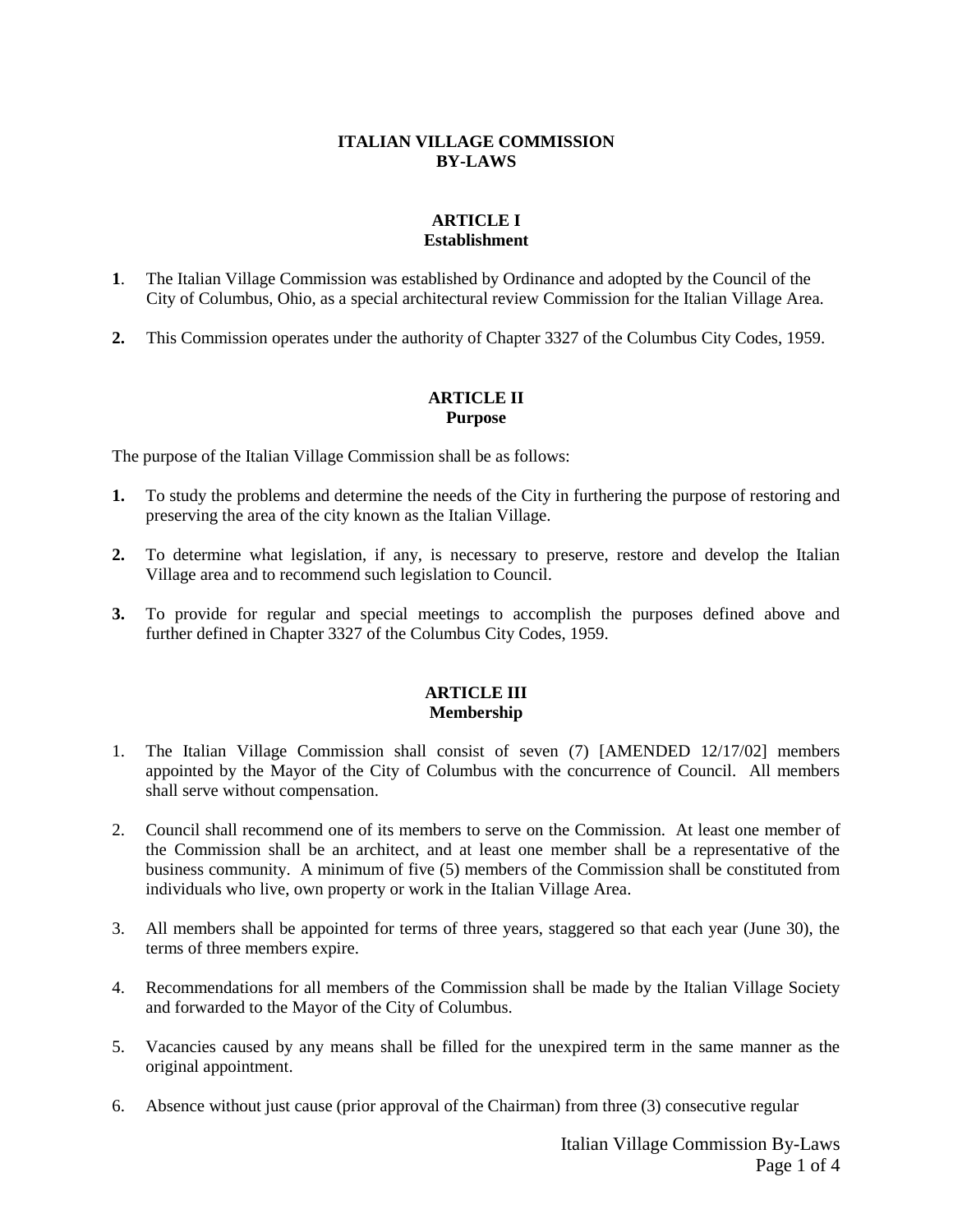meetings shall create a vacancy in that membership term.

7. With cause defined and substantiated, members may be recalled by the Mayor upon recommendation of: Council; the Italian Village Commission; the Italian Village Society.

#### **ARTICLE IV Organization**

**1.** Officers shall be elected annually by majority vote of the Commission and should include but not limited to Chairman, Secretary and Recorder. Officers may be recalled for cause by a two-thirds vote of the Commission.

#### **ARTICLE V Duties**

- **1.** The Italian Village Commission shall address its purpose as outlined in ARTICLE II of these bylaws.
- **2.** Relative to exterior projects, the Commission shall consider all applications, plans, specifications for construction, alteration and demolition within the Italian Village area and determine the appropriateness thereof.
- **3.** The Commission shall consider, prepare, adopt, maintain and update, as necessary, standards by which to determine the appropriateness of applications.
- **4.** The Commission shall meet with applicants for rezoning, special permits, variances regarding any property within the Italian Village area and to consider other issues which come under the purview of the Commission. Appropriateness is determined and recommendations are made by the Commission.
- **5.** The Commission shall provide for regular and special meetings to accomplish their purposes and perform their duties.

#### **ARTICLE VI Meetings**

- **1.** Italian Village Commission meetings shall be held at 6:15 p.m., the third Tuesday of each month at a public place unless otherwise announced by the Chairman or Commission delegate at the Italian Village Society meeting and/or published in the Italian Village Newsletter at least one week in advance.
- **2.** [AMENDED 5/18/04] Business Meetings: Italian Village Commission Business Meetings shall be held one week prior to the regular monthly commission meeting and conducted in accordance with the Open Meetings Act (R.C. 121.22). The Italian Village Commission Business Meetings shall be held at 109 North Front Street at 12:00 noon on the Tuesday before the regular commission meeting unless otherwise announced by the Chairman or Commission delegate at the Italian Village Society meeting and published at least one week in advance of the Business Meeting.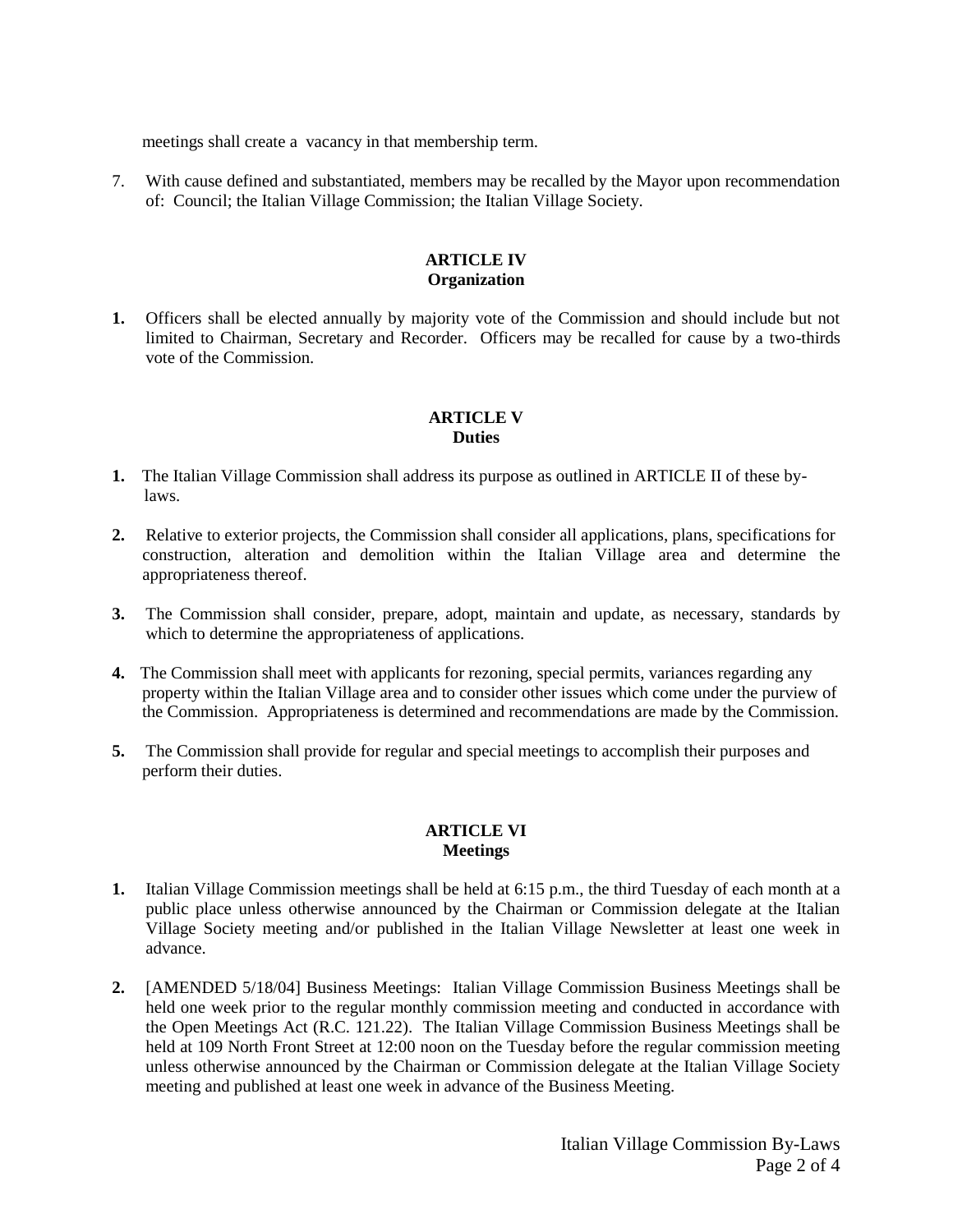- **3.** The Chairman or any Four (4) members, within the Chairman's knowledge, may call special meetings.
- **4.** All Commission meetings shall be open to the public and announced at the Italian Village Society meeting and/or in the Italian Village Newsletter [AMENDED 5/18/04] and published in the City Bulletin at least one week in advance, except that emergency meetings may be called without such notice as defined for special meetings. Any person, upon request, may obtain reasonable advance notification of all Italian Village Commission regular and business meetings. To provide such advance notification, meeting agendas may be mailed or e-mailed to all subscribers on the City Historic Preservation Office mailing list or mailed upon receipt of self-addressed, stamped envelopes provided by the general public. Minutes shall be taken at all regular, special and emergency meetings and shall be available to the public.
- **5.** Four (4) [AMENDED 12/17/02] members shall constitute a quorum; affirmative action on any issue requires a simple majority of those present. Ability of the Commission to operate (determined by quorum) may be modified with cause as defined by the Chairman.

### *[***AR***TICLE VI, MEETINGS – REVISED AND RENUMBERED AS OF 5/18/04]*

### **ARTICLE VII Procedures**

- **1.** The Chairman shall cause an agenda to be developed and available to all members five days in advance of each meeting. The agenda shall include each application for a Certificate of Appropriateness listing the applicant's name, address of the property in question and the nature of the change desired. Other agenda items dealing with demolitions, zoning changes, or other issues which come under the purview of the Commission shall also be listed. Additional items may be added to the agenda at the Chairman's discretion at any time. Applications for Certificates of Appropriateness shall be considered first in order of application at all regular Commission meetings. Other agenda items may be considered in any order, at the Chairman's determination, at Special and Emergency Meetings and at regular meetings after all Applications for Certificates have been considered.
- **2.** The Chairman may limit discussion on any issue unless a majority of the members present object.
- **3.** Applicants for Certificates may withdraw their application at any time. Issues may be tabled until the next regular meeting by a majority of the members present.

## **ARTICLE VIII Parliamentary Authority**

**1.** Except as may be in conflict with the Columbus City Codes, the Charter of the City of Columbus or these By-Laws, the current edition of *Robert's Rules of Order, Newly Revised*, shall govern all proceedings of this Commission and applied as appropriate by the Chairman.